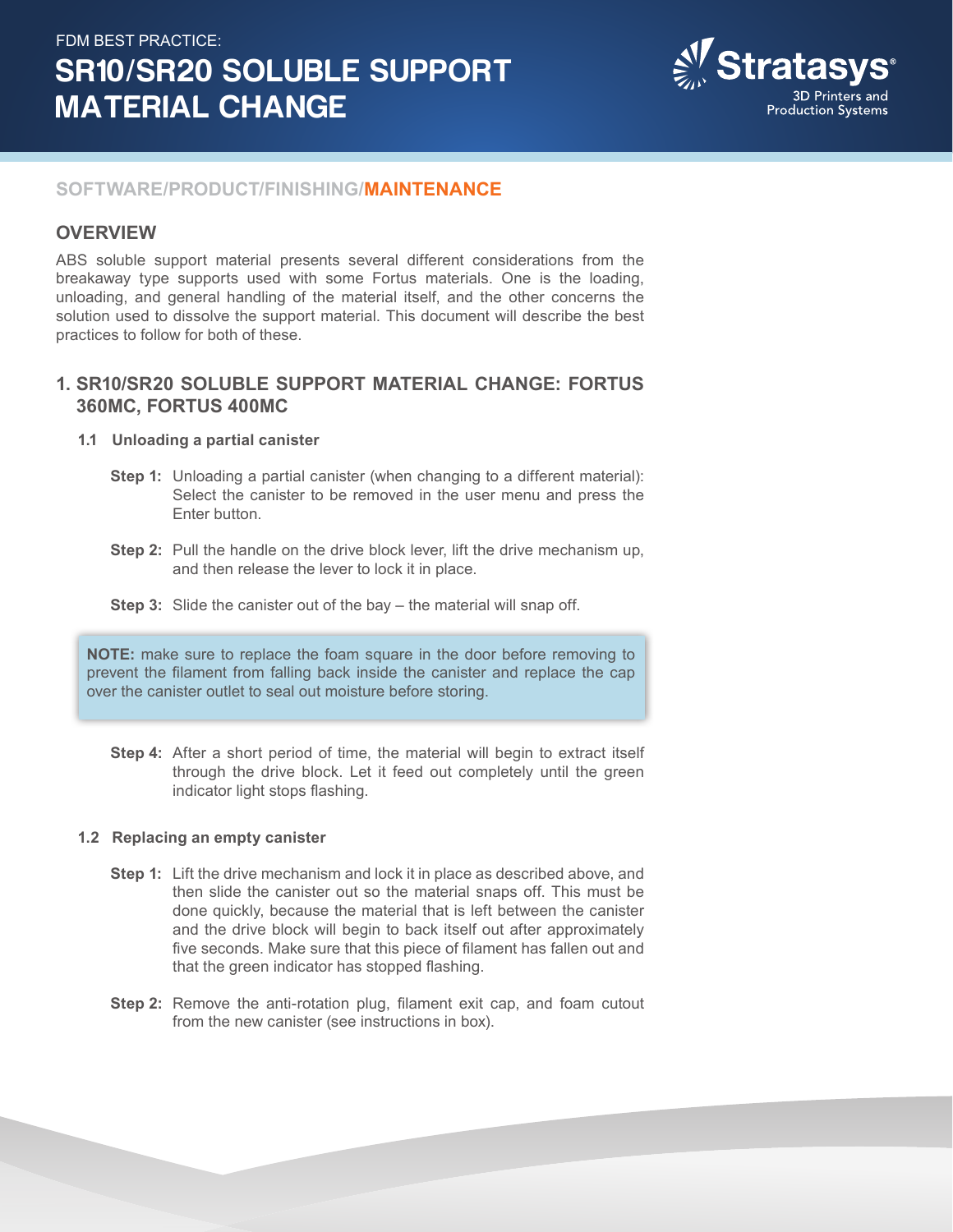- **Step 3:** Slide the canister into the empty bay and lower the drive block, making sure that the cone on the block lines up with the taper in the filament exit area.
- **Step 4:** Using the thumbwheel, advance the material until you can feel it being pulled into the feed rollers and the green light starts flashing. This canister is now ready to be loaded.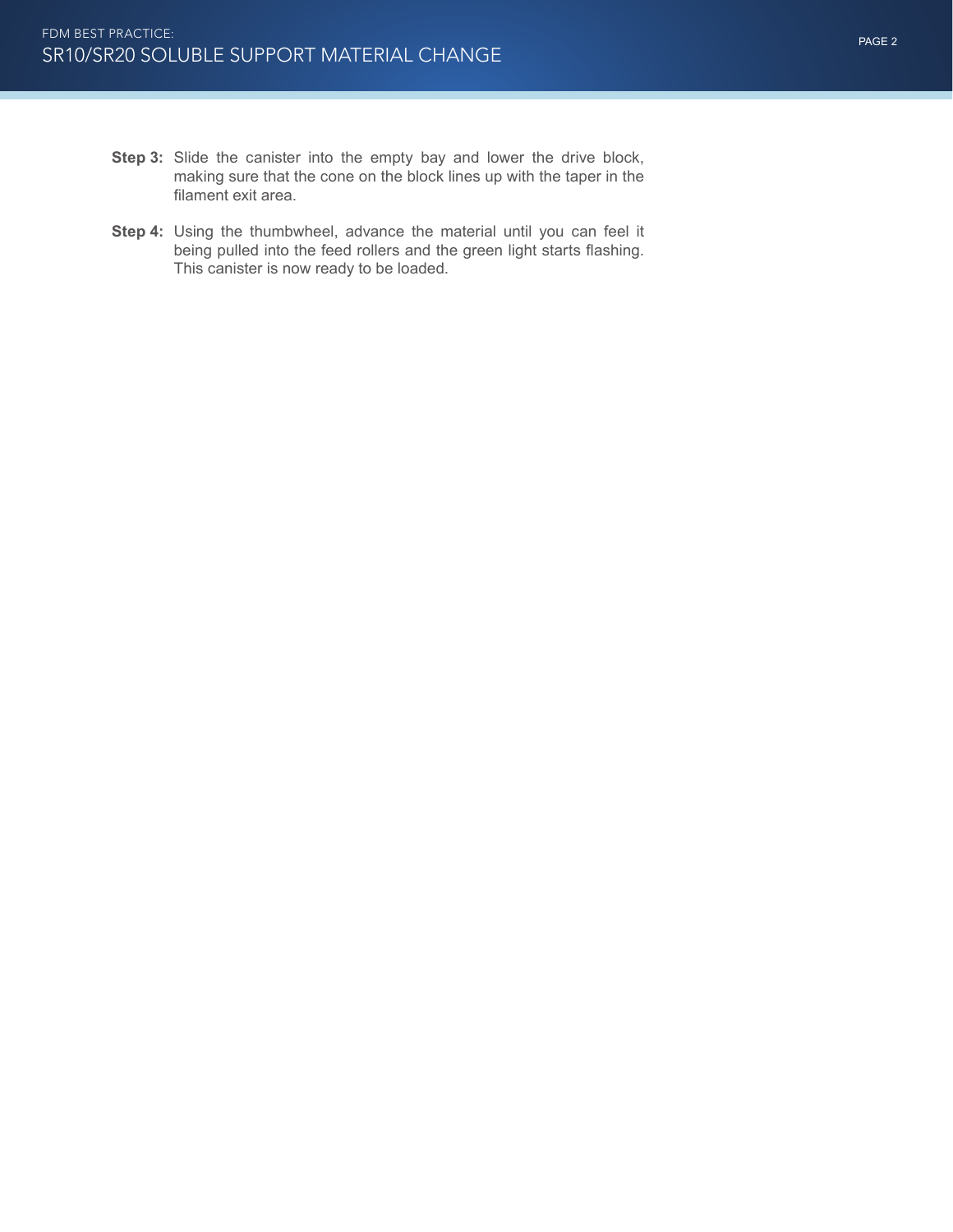## **2. SR10/SR20 SOLUBLE SUPPORT MATERIAL CHANGE: FORTUS 200MC**

- **Step 1:** Press the Unload button and wait for the liquefier to heat up the material should start to feed back out of the rollers.
- **Step 2:** When unloading the SR10/SR20 soluble support material, pull firmly on the filament but do not yank, twist, or bend it sharply, as this could cause it to break off inside the feed tube. If the material does not seem to unload from the head, there could be a "mushroom" jam preventing it from reversing through the feed rollers. In this case, inspect the head and clear any obstructions before trying to unload again.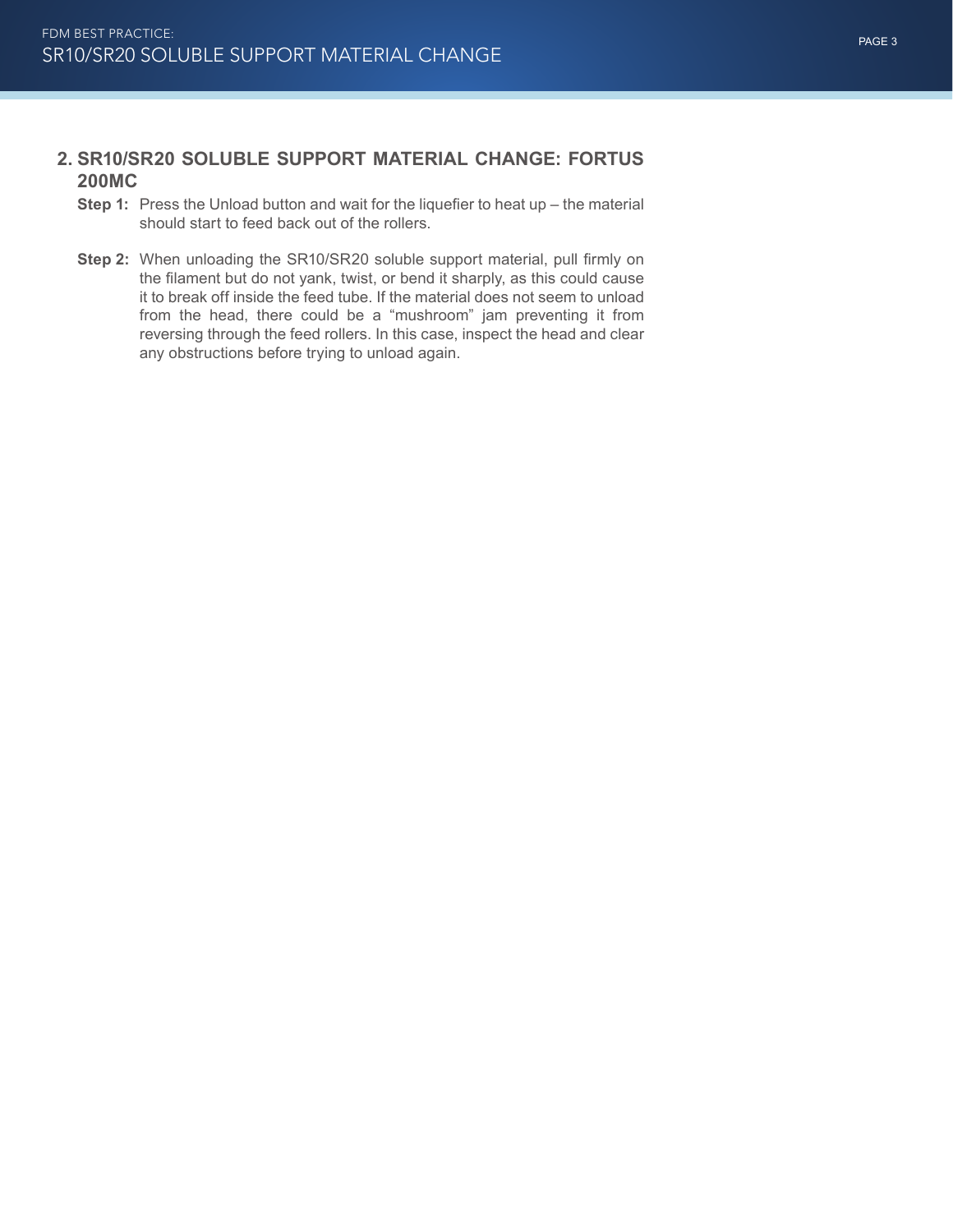# **3. CHANGING THE SR10/SR20 SOLUBLE SUPPORTS CONCENTRATE SOLUTION**

In order to maintain the best possible part quality and insure efficient dissolution of support material, the water-based solution in the cleaning tank must be refreshed regularly. As more support is dissolved in the tank, the water will turn dark brown and may leave a yellowish tint on the parts, particularly with white ABS. Other indicators include shiny parts or parts that are sticking together. In addition, the longer the solution is used the longer it will take for the support to wash off. A good rule of thumb is to replace the solution after approximately 25 cubic inches (410 cc) of support material has been removed.

Always use caution when working with the SR10/SR20 soluble support concentrate or solution, as it can irritate the skin, eyes, and respiratory tract. A face shield or splash goggles and gloves are recommended when filling the tank or disposing of the used solution. Familiarize yourself with the precautions and emergency measures listed on the MSDS sheet (available from Stratasys).

A good practice to prolong the life of the solution is to manually remove as much support as possible before placing parts in the tank. Large areas of SR10/SR20 soluble support material can easily be broken out of accessible areas, and deep or blind holes can be cleaned out with a drill or scribe. This will also shorten the amount of time the parts will need to be left in the tank.

Use caution when manually removing SR10/SR20 soluble support from a part - the material can break into sharp pieces! Always wear safety glasses and gloves when performing this operation.

When the concentrate is ready to be changed, it is safe to pour down a standard drain, similar to laundry detergent. Generally, the only issue is with the pH level of the solution, and a level of around 10 is typically acceptable in most drain systems. An effective method of insuring the solution is safe to be disposed of is to check it with standard pH test paper. Inexpensive pH test strips or rolls are readily available in a range of levels. Electronic testers are also an option, although they may be rather expensive.

Different municipalities and / or companies may have specific regulations regarding waste disposal, so it is always best to check with the proper authorities to determine what is acceptable.

After using the tank, or even after a period of inactivity, you may notice that the level of solution has gone down. This is due to normal evaporation of the water, and adding more water to bring the level back up is acceptable and will not affect the dissolution process. However, do not add more concentrate powder to the tank – this will increase the pH level again and prolong the interval until the solution can be safely replaced, which could have an adverse effect on your parts!